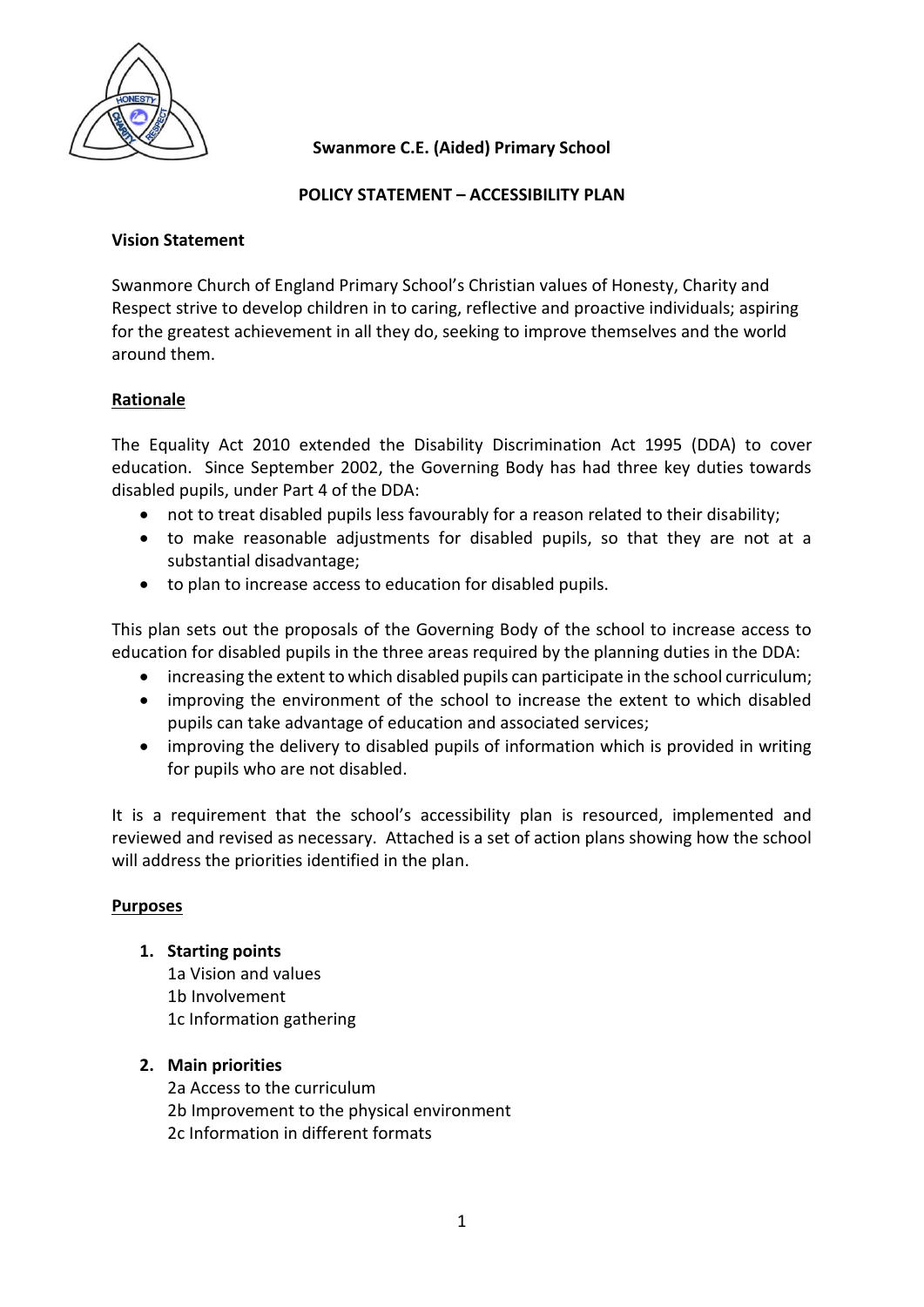# **3. Making it happen**

3a Implementation and action plans

- 3b Publication and reporting
- 3c Reviewing and revising the plan.

## **Guidelines**

## **1. Starting points**

## **1a: Vision and values**

Swanmore Primary School has high ambitions for its disabled pupils and expects them to participate and achieve in every aspect of school life.

The school will

- set suitable learning challenges
- respond to pupils diverse needs
- overcome potential barriers to learning and assessment for individuals and groups of pupils.

The school aims to identify and remove barriers to disabled pupils in every area of school life and make all children feel welcome irrespective of race, colour, creed or impairment.

## **1b: Involvement**

This will include

- The views and aspirations of disabled children.
- The views and aspirations of the parents of disabled children
- The views and aspirations of other disabled people or voluntary organisations.
- The priorities of the local authority

# **1c: Information gathering from pupil data and school audit**

# **Definition**

The definition of disability is defined by the Disability Discrimination Act 1995(DDA).

"A person has a disability if he or she has a physical or mental impairment that has a substantial and long- term adverse effect on his or her ability to carry out normal day to day activities"

About 7% of children under the age of 16 may have a disability.

# **Use of data**

The school will use all available information and data to identify disabled individuals and use the data to support the accessibility plan.

Currently the data includes

- Entry details including parental information
- SEND audit
- Data collated on teaching staff
- Advance information and consultation with Pre schools and Health Service to identify disabled pupils before they start school.

# **School strengths and weaknesses**

Each year the Finance & Buildings Committee would need to update the current audit. See Annual Management Partnership Meeting Report 3rd June 2020.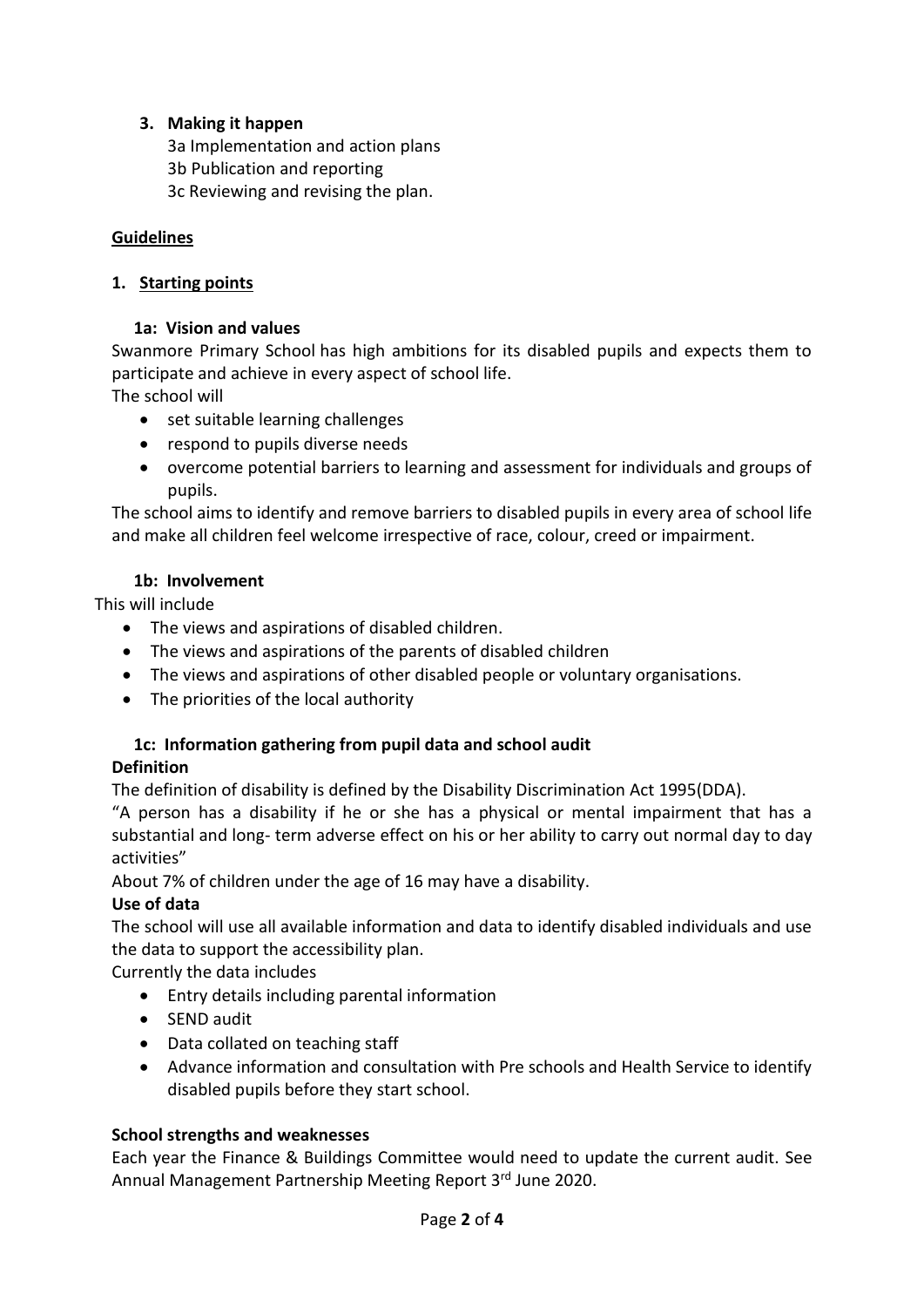# **Impact**

- Ensure the schools policies cater for disabled children Including the following policies
	- o Behaviour
	- o Out of School Visits
	- o Teaching, Learning and Learning Environments
	- o Equal Opportunities
	- o Illness and Administration of Medicines

## **Outcomes**

- The school will also make detailed analysis of outcome data at the end of FSP Key Stage 1 and Key Stage 2 to check the progress of these children
- Ensure these children are monitored in lesson observations
- Monitor the participation of disabled children in extra-curricular activities

# **2. Main priorities in the school's plan**

## **2a: Increasing the extent to which disabled pupils can participate in the school curriculum**

- Ensure that teachers and Teaching Assistants have the necessary training to teach and support disabled pupils.
- Ensure the classrooms are optimally organised for disabled pupils
- Ensure all lessons provide opportunities for all pupils to achieve
- Check that all lessons are responsive to pupil diversity
- Provide that lessons involve work to be done by individuals, pairs, groups and the whole class
- Ensure that all pupils are encouraged to take part in creative and physical activities.
- Check that staff recognise and allow for the mental effort expended by some disabled pupils i.e. lip reading for a deaf child, physical exercise for some disabled children.
- Ensure that all children can access ICT resources including computers and peripheral equipment
- Check that school visits are open to all.
- Provide high expectations of all pupils
- Seek to remove all barriers to learning and participation

# **2b: Improving the physical environment of the school to increase the extent to which disabled pupils can take advantage of education and associated services:**

- Check the layout of areas allow access for all pupils
- Ensure that wheelchairs can access the whole building
- Check that pathways around the school are logical and well signed
- Ensure emergency and evacuation systems inform all children, alarms being visual and auditory.
- Provide décor and signage suitable for all children and not confusing or disorientating to those with visual impairment, autism or epilepsy.
- Check that areas are well lit
- Check to reduce background noise for hearing impaired children